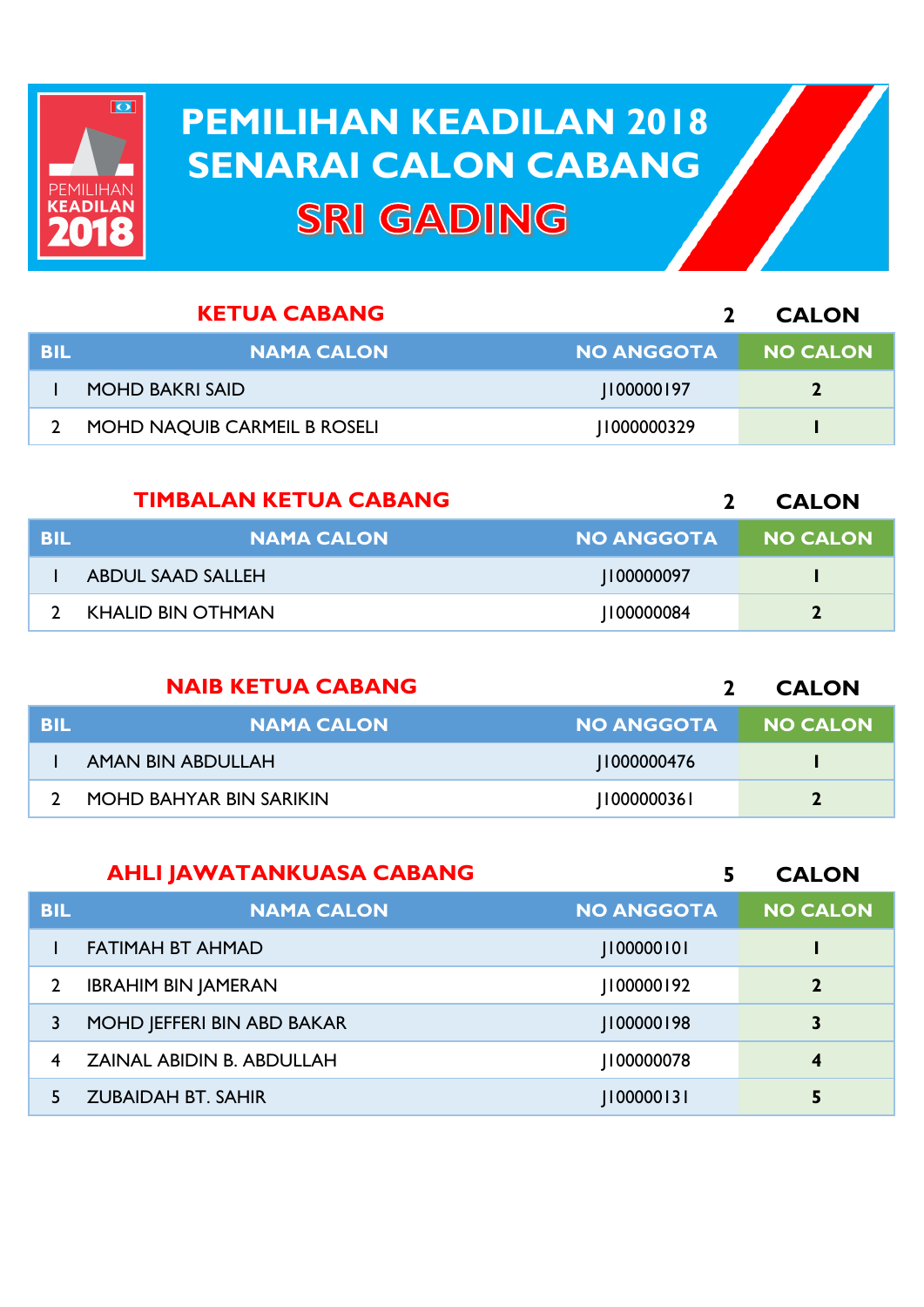|     | <b>KETUA AMK CABANG</b>           |                   | <b>CALON</b>    |
|-----|-----------------------------------|-------------------|-----------------|
| BIL | <b>NAMA CALON</b>                 | <b>NO ANGGOTA</b> | <b>NO CALON</b> |
|     | MOHAMAD AMIN SYAFIQ BIN HASAN     | 11000000308       |                 |
|     | MUHAMAD FIRDAUS BIN ZAINAL ABIDIN | 1100000210        | $\overline{2}$  |

|      | <b>TIMBALAN KETUA AMK CABANG</b> |                   | <b>CALON</b>    |
|------|----------------------------------|-------------------|-----------------|
| -BIL | <b>NAMA CALON</b>                | <b>NO ANGGOTA</b> | <b>NO CALON</b> |
|      | MUHD AL-FATIH BIN SALEHUDDIN     | 1100000272        |                 |

|      | <b>NAIB KETUA AMK CABANG</b> |                   | <b>CALON</b>    |
|------|------------------------------|-------------------|-----------------|
| -BIL | <b>NAMA CALON</b>            | <b>NO ANGGOTA</b> | <b>NO CALON</b> |
|      | <b>MUHD HAFIZ BIN NOOR</b>   | 100000277         |                 |

|            | <b>AHLI JAWATANKUASA AMK CABANG</b> | 4                 | <b>CALON</b>    |
|------------|-------------------------------------|-------------------|-----------------|
| <b>BIL</b> | <b>NAMA CALON</b>                   | <b>NO ANGGOTA</b> | <b>NO CALON</b> |
|            | AFIQ DINIE AIYAD BIN HAMZAH         | 100000258         |                 |
|            | MUHAMMAD AZLAN MAULA MOHD NOH       | 100000274         | $\overline{2}$  |
|            | MUHAMMAD NADZIR BIN RAZLI           | 100000278         | 3               |
| 4          | MUHAMMAD NUR LOKMAN BIN KHALID      | 1000000294        | 4               |